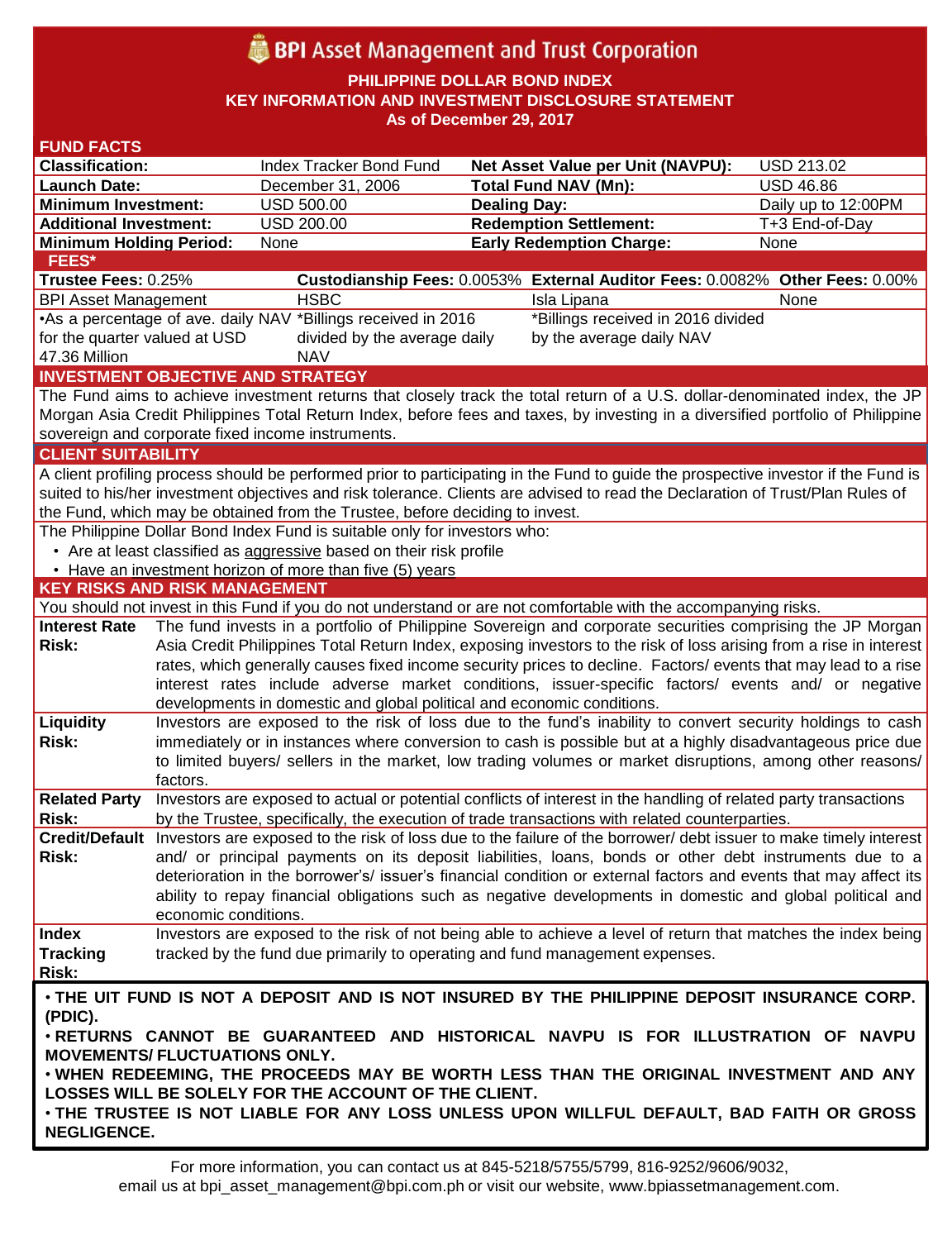### **FUND PERFORMANCE AND STATISTICS AS OF DECEMBER 29, 2017**

(Purely for reference purposes and is not a guarantee of future results)



**Fund 0.08 0.28 1.32 5.85 12.69 113.02 Benchmark** 0.15 0.37 1.46 6.36 14.49 122.95

\*Benchmark is the JP Morgan Asia Credit Philippines Total Return

**Fund 5.85 4.39 4.06 5.70 3.42 7.11 Benchmark** 6.36 4.94 4.61 6.29 3.90 7.56

**Fund 5.85 2.96 3.41 10.75 -5.23 15.09 Benchmark** 6.36 3.53 3.97 11.47 -5.10 15.79

**1 mo 3 mo 6 mo 1YR 3YRS S.I.<sup>2</sup>**

**1YR 2YRS 3YRS 4YRS 5YRS S.I.**

**2017 2016 2015 2014 2013 2012**

| <b>NAVPU over the past 12 months</b> |        |
|--------------------------------------|--------|
| Highest                              | 214.50 |
| Lowest                               | 201.25 |
| <b>STATISTICS</b>                    |        |
| <b>Weighted Ave Duration (Yrs)</b>   | 6.85   |
| Volatility, Past 1 Year (%) 3        | 2.91   |
| Port. Weighted Yield to Maturity (%) | 3.29   |
| <b>Current Number of Holdings</b>    | 48     |
| Tracking Error $(3-Yr)^4$ (%)        | 0.43   |

<sup>1</sup>Returns are net of fees.

<sup>2</sup>Since Inception

<sup>3</sup>Measures the degree to which the Fund fluctuates vis-à-vis its average return over a period of time.

<sup>4</sup>Measure of deviation between the Fund's return and benchmark returns. A lower number means the Fund's return is closely aligned with the benchmark. 5 Includes accrued income, investment securities purchased, accrued expenses, etc.

\*Declaration of Trust is available upon request through branch of account.

| <b>PORTFOLIO COMPOSITION</b>                        |           | <b>TOP TEN HOLDINGS</b> |                 |           |
|-----------------------------------------------------|-----------|-------------------------|-----------------|-----------|
| <b>Allocation</b>                                   | % of Fund | <b>Name</b>             | <b>Maturity</b> | % of Fund |
| Government                                          | 63.79     |                         |                 |           |
| Corporates                                          | 32.72     | RoP Bonds               | 2/2/2030        | 9.16      |
| Cash                                                | 0.31      | RoP Bonds               | 1/14/2031       | 6.98      |
| Time deposits and money market                      | 1.60      | RoP Bonds               | 3/16/2025       | 6.87      |
| Other receivables - net of liabilities <sup>5</sup> | 1.14      | RoP Bonds               | 10/23/2034      | 6.67      |
| <b>Maturity Profile</b>                             |           | RoP Bonds               | 1/15/2021       | 5.55      |
| Cash and Less than 1 Year                           | 4.03      | RoP Bonds               | 1/20/2040       | 5.40      |
| Between 1 and 3 Years                               | 15.38     | <b>RoP Bonds</b>        | 2/2/2042        | 4.67      |
| Between 3 and 5 Years                               | 10.25     |                         | 3/1/2041        | 3.97      |
| Between 5 and 7 Years                               | 19.33     | <b>RoP Bonds</b>        |                 |           |
| Between 7 and 10 Years                              | 9.88      | RoP Bonds               | 1/15/2032       | 3.79      |
| More than 10 Years                                  | 41.14     | <b>RoP Bonds</b>        | 1/21/2024       | 3.59      |

#### **RELATED PARTY TRANSACTIONS\***

**CUMULATIVE PERFORMANCE (%) <sup>1</sup>**

Index

**ANNUALIZED PERFORMANCE (%) <sup>1</sup>**

**CALENDAR YEAR PERFORMANCE (%) <sup>1</sup>**

The Fund has investments and trade transactions with BPI Asset Management and Trust Corporation (BPI AMTC):

Bank of the Philippine Islands - USD 0.75 million

Investments in the said outlets were approved by the BPI AMTC's Board of Directors. Likewise, all related party transactions are conducted on an arm's length and best execution basis and within established limits.

\* Related party in accordance with BPI AMTC's internal policy.